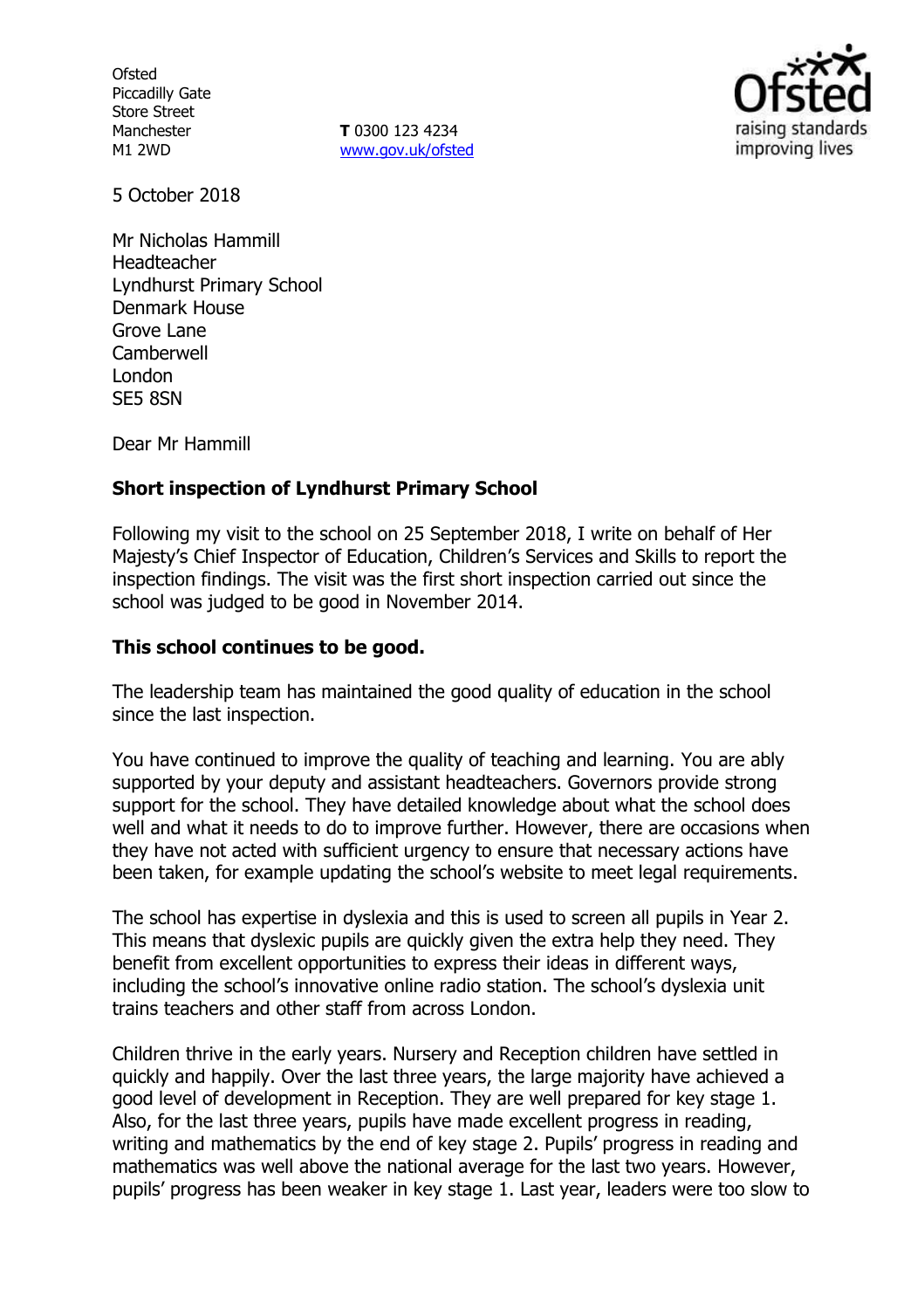

intervene in key stage 1 when it was apparent that pupils' progress was slowing.

The school is a happy, safe and inclusive place. One parent whose child has recently joined the school said, 'The change in my child has been amazing.' Pupils develop positive attitudes to their learning. Their behaviour is good around the school and in lessons.

The previous inspection report identified the need to develop the roles of middle leaders. You have introduced plans to restructure the staff team and to provide more training and support to middle leaders. However, it is too early to judge the impact of these actions. The report also asked you to improve communications with parents and carers. You have responded successfully. The large majority now say that they are well informed about their children's progress. One parent commented: 'I have always found the staff to be very approachable; they are good at listening to any concerns I have and responding well to them.' The previous report asked you to improve pupils' attainment in key stage 1. Given continuing weaknesses in this key stage, it was identified as one of my key lines of enquiry for this inspection.

# **Safeguarding is effective.**

The leadership team has ensured that safeguarding arrangements are fit for purpose, secure and compliant with statutory guidance. You check and accurately record the suitability of staff to work with children. Staff know how to report a concern about a child's safety or welfare. As some members of staff cannot attend regular safeguarding training, you have arranged additional sessions for them.

Leaders work effectively with local services, for example family support officers. Pupils receive rapid support if a problem emerges that their families cannot deal with on their own. As a result, vulnerable pupils are particularly well cared for. When necessary, you make referrals to external agencies and then check that your concerns are being acted on promptly.

The school premises are safe. Staff diligently supervise the different gates and entrance areas at the start and end of the day. The pupils I spoke to said that they felt safe in school, and their parents agreed.

### **Inspection findings**

- $\blacksquare$  At the start of the inspection, we agreed two lines of enguiry. The first of these was to look at the school's actions to improve pupils' progress in key stage 1, which has continued to be weaker than that in the early years and key stage 2.
- A more rigorous approach to teaching phonics is already having a positive impact. Pupils in Year 1 were observed in an enjoyable and challenging phonics session. The teacher was careful to check each child's understanding and provide extra help when needed. Pupils who could blend sounds quickly were challenged with more difficult words. For example, after correctly writing 'cow' and 'owl', many of them were able to write 'powder'. This session met pupils' individual needs so that they could move on quickly in their learning.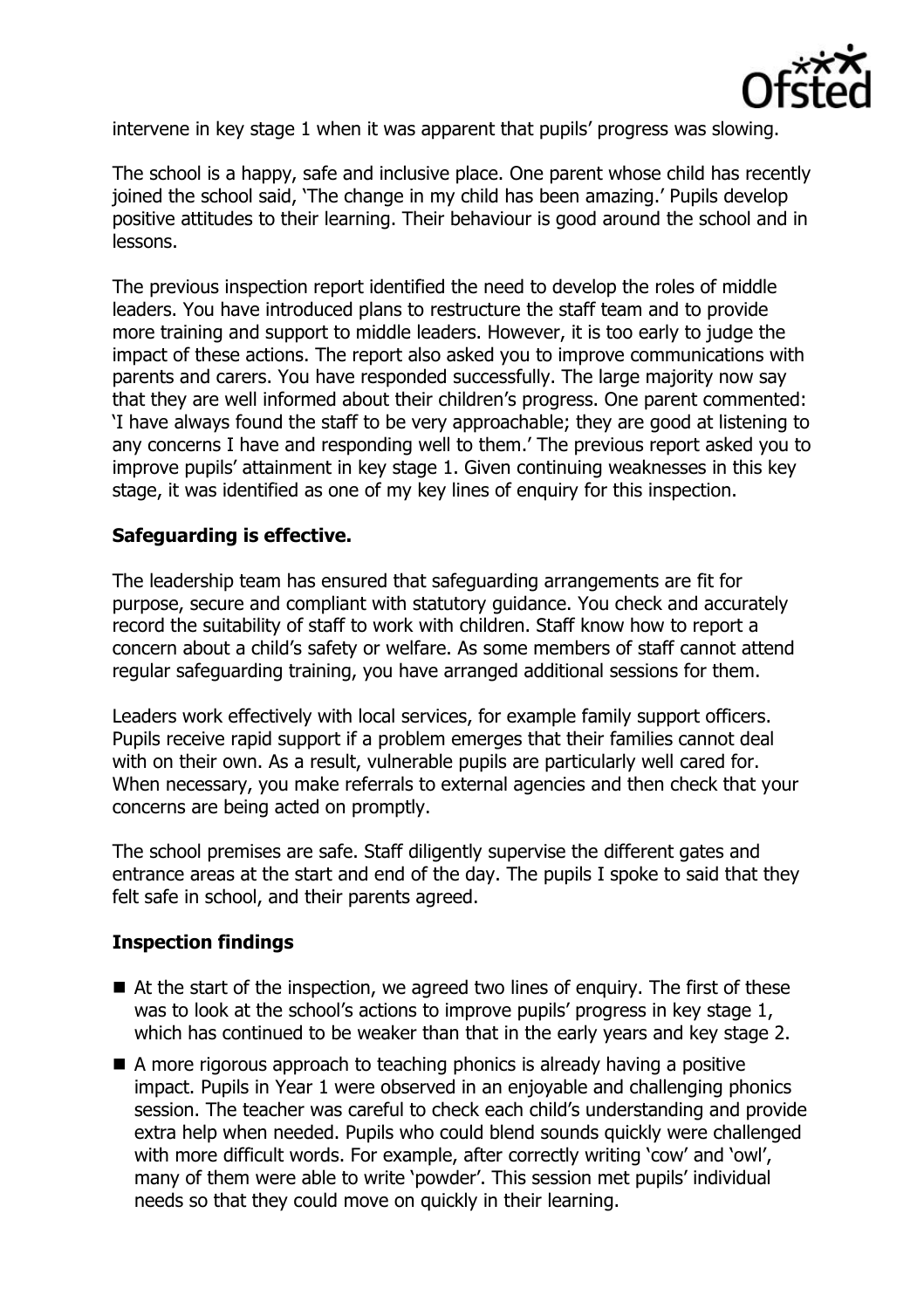

- Leaders are also working to improve standards in mathematics in key stage 1. Effective teaching was observed, with highly effective questioning that helped pupils to think about the different methods they might use to solve a problem and to explain their reasoning. Pupils took part enthusiastically and made strong progress. However, mathematics teaching is not yet fully consistent. At times, pupils are confused because adults do not explain mathematical ideas clearly enough to them.
- Leaders have analysed information about pupils' progress in key stage 1 and reviewed teaching and learning. As yet, however, this information is not being used well to support transition from the early years. As a consequence, some of the teaching in Year 1 is less challenging than in Reception and pupils do not make the progress of which they are capable.
- $\blacksquare$  The second key line of enquiry we agreed to consider was the quality and impact of the curriculum beyond English and mathematics.
- **Pupils speak enthusiastically about the subjects they study. Displays in the school** celebrate visits made to support their learning, such as a short residential trip to York to learn about the Vikings. Regular 'science weeks' are highly valued by parents. One parent, representing the views of many, made the following comment about the most recent science week: 'The whole thing was incredibly inspiring. I feel privileged that my children go to this school.'
- The school's curriculum is designed so that pupils can use the skills and knowledge they have learned in English and mathematics in other subjects. For example, Year 5 pupils learned about plotting numbers on charts in their mathematics lessons and then used their skills to record their scientific investigation.
- However, some weaknesses remain. Whereas the skills and knowledge that pupils will be learning in mathematics are set out in the school's curriculum, this is not the case for other subjects. Additionally, it was evident that pupils' work in science and history books was not completed to the same high standards as their work in mathematics and English.

### **Next steps for the school**

Leaders and those responsible for governance should ensure that:

- $\blacksquare$  they strengthen the roles of middle leaders and secure consistently strong teaching so that pupils in key stage 1 make the same strong progress as others in the school
- $\blacksquare$  pupils achieve the same high standards in the wider curriculum as they do in English and mathematics.

I am copying this letter to the chair of the governing body, the regional schools commissioner and the director of children's services for Southwark. This letter will be published on the Ofsted website.